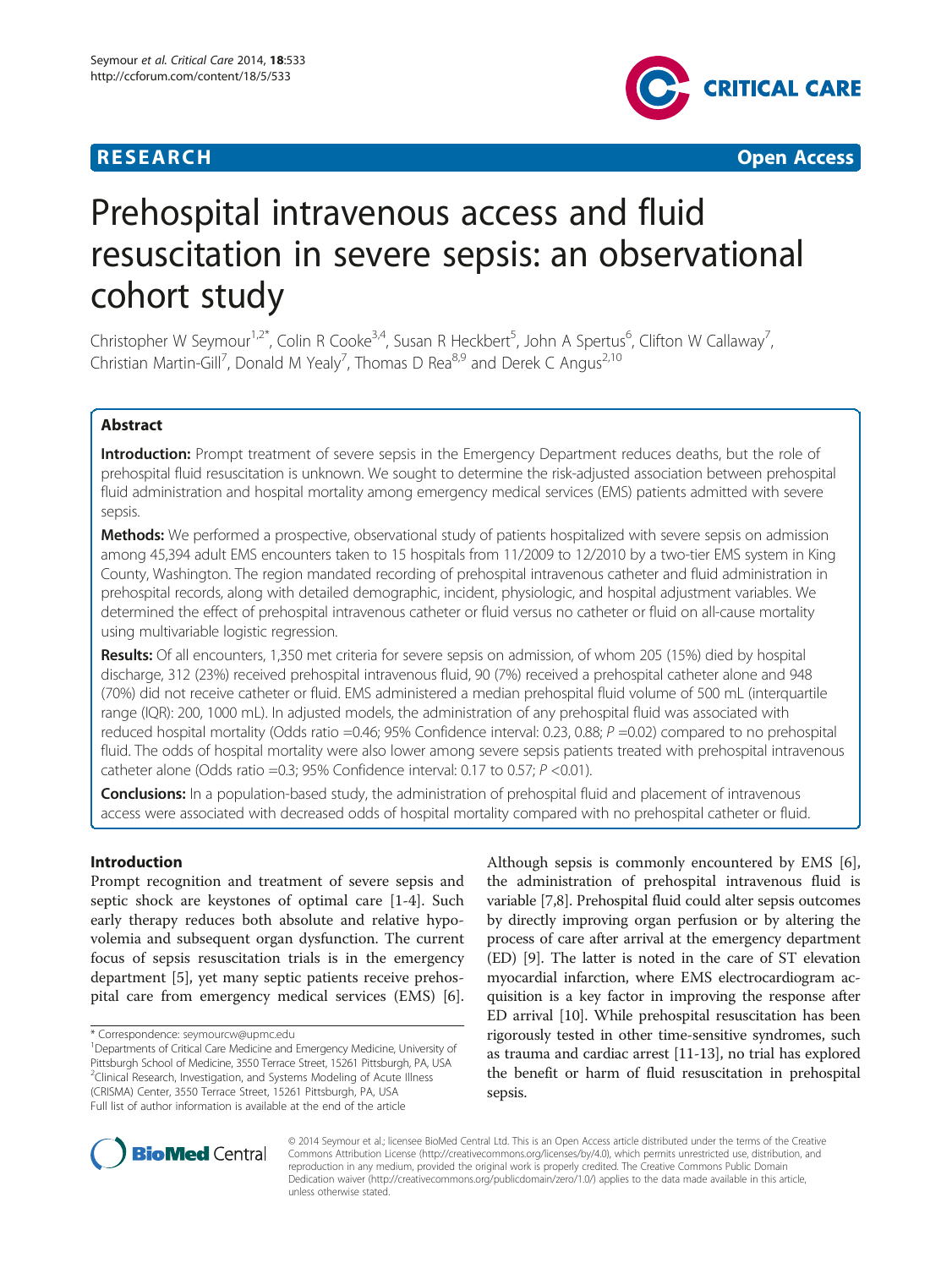We sought to examine if prehospital fluid administration is associated with hospital mortality in adults with severe sepsis. We examined if either prehospital intravenous catheter or fluid is associated with reduced mortality compared to no intravenous catheter or fluid and tested these associations among septic patients with prehospital hypotension.

# Materials and methods

# Study design and participants

We examined prospectively collected, population-based data from King County, WA, USA, EMS [[14](#page-8-0)]. We studied all eligible EMS patients 18 years old or older transported to an acute care hospital in King County who were admitted with severe sepsis diagnosed as 'present on admission' from 1 November 2009 to 31 December 2010. Eligible EMS patients were those within the catchment of King County Medic One – one of the five advanced life support EMS agencies in King County, WA. We excluded prehospital subjects with trauma or those suffering cardiac arrest. We defined severe sepsis cases in the administrative hospital record used the Angus International Classification of Diseases, Ninth Revision, Clinical Modification (ICD9- CM) implementation (infection + organ dysfunction) as it is the most accurate and sensitive algorithm compared to structured manual chart review [[15\]](#page-8-0). We also included any subjects with explicit diagnoses of severe sepsis (ICD-9-CM 995.92 and 785.52). We defined severe sepsis diagnosed on admission if both the ICD-9-CM code for infection and organ dysfunction, or explicit severe sepsis code had 'present on admission' indicator flags. We previously validated this definition using manual review [\[6](#page-8-0)]. Repeat EMS encounters for individual patients were included in the cohort. The study was approved by the Institutional Review Boards for the Washington State Department of Health, King County Emergency Medical Services, and the University of Washington with waiver of informed consent and HIPAA authorization.

# Study setting

King County Medic One serves a population of approximately 750,000 persons who reside in urban, suburban and rural areas over approximately 600 square miles. The EMS system responds to medical emergencies in two tiers. The first tier is comprised of 14 EMS agencies, which comprise firefighter emergency medical technicians trained in basic life support (BLS). The second tier is comprised of a single paramedic agency, which is trained in advanced life support including electrocardiogram rhythm interpretation, intravenous and intraosseous line placement, medication administration and endotracheal intubation. The second tier is dispatched to patients with more severe illness according to criteria-based dispatch assessment or

first-tier EMS patient evaluation. Patients are transported to one of 15 hospitals.

The triage and care of potential sepsis patients by EMS is at the discretion of the responding personnel. There is no formal sepsis protocol; rather the paramedic discusses cases with an online medical control emergency physician to determine treatment (including intravenous fluids) and disposition. Paramedics are required to perform 35 intravenous catheter starts annually to remain eligible for certification. Only lactated ringers was available for intravenous (IV) fluid during the study period and BLS providers cannot start IV catheters or give IV fluid. No antibiotics were administered by EMS.

# Data sources and quality control

The King County EMS electronic database is drawn from written and electronic medical incident report forms completed by EMS personnel. Prior to study start, we prospectively modified the medical incident report form such that any paramedic documenting an IV catheter start during the study period is also required to record the administration of prehospital fluid (yes/no) and total prehospital volume (mL). The database was auto-populated with prehospital time intervals and geospatial data from the dispatch center. We linked EMS records to the Washington State Comprehensive Hospital Abstract Reporting System (CHARS) database from 2009 to 2011. CHARS is a state-wide database of all hospitalizations, with accurate diagnostic, procedural and discharge data, including present-on-admission indicators [[16\]](#page-8-0). Prehospital and CHARS data were linked using a manually validated, hierarchical matching algorithm using direct identifiers with more than 86% match success [[14](#page-8-0)].

# Study exposures and confounders

We defined prehospital resuscitation in three categories: 1) no IV catheter placed and no fluid administered; 2) IV catheter placed but no fluid administered; and 3) IV catheter placed and fluid administered. We evaluated the placement of IV catheter as a separate category as prior data suggest the procedure may impact patient outcomes in the prehospital critically ill [\[17](#page-8-0)], perhaps through modifying care processes in the ED [[18](#page-8-0)]. We included the placement of any type of prehospital IV catheter, peripheral, central or intraosseous, as documented by EMS in the medical incident report form. Data were unavailable on catheter starts that were unsuccessful, or other intravenous medications co-administered. We abstracted multiple potential confounders based on clinical relevance and prior literature [[14,17\]](#page-8-0). These included age (years), sex, and initial vital signs as documented by first arriving EMS personnel - respiratory rate (RR, breaths/minute), heart rate (HR, beats/minute), systolic blood pressure (SBP, mmHg), pulse oximetry (SaO<sub>2</sub>,%),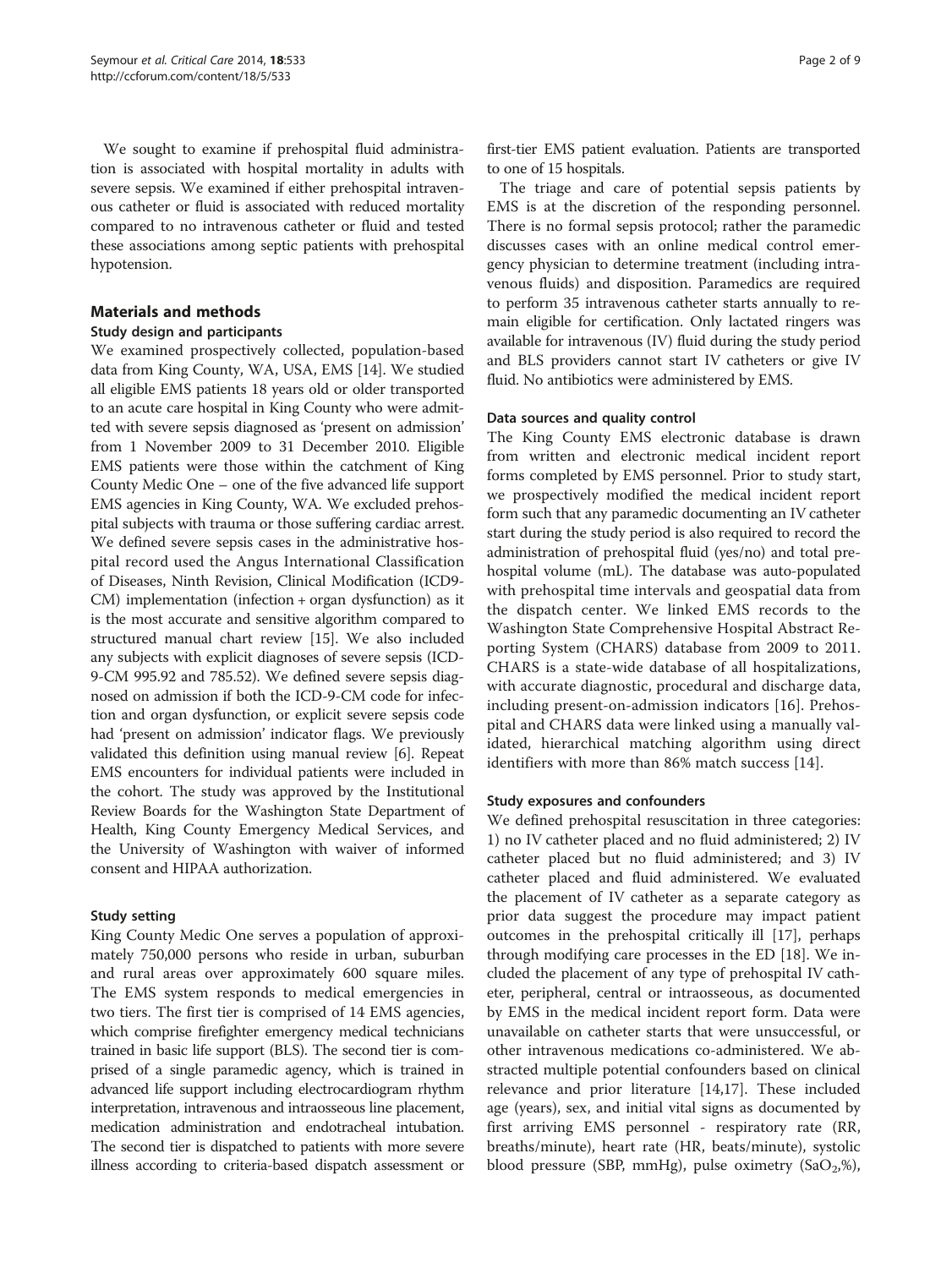and Glasgow Coma Scale score (GCS) when available. We abstracted an index of illness severity as determined by EMS personnel: 'life-threatening' , 'urgent' , and 'nonurgent'. We defined prehospital location as home, nursing home or medical facility, and abstracted additional prehospital procedures, such as electrocardiogram monitoring, delivery of supplemental oxygen, bag-valve mask ventilation, or intubation. We defined primary prehospital diagnostic categories as respiratory, cardiovascular or neurologic, and calculated a validated prehospital critical illness severity score [\[14,19](#page-8-0)]. We defined mode of transport from scene to hospital as advanced life support (ALS) or BLS, and we abstracted standard prehospital time intervals (minutes) [[20](#page-8-0)], including call receipt to unit notification, notification to unit responding, unit responding to arrival at scene, total scene time and scene to hospital arrival.

# Primary outcomes

The primary endpoint was hospital mortality, defined by disposition in the hospital discharge data. We studied additional a priori secondary outcomes including ICU admission and increasing organ failures during hospitalization (for example, number of total hospital organ failures at discharge minus number of organ failures defined as present on admission). We used only organ failures as defined by the Angus sepsis implementation [\[15\]](#page-8-0).

# Missing data

Missing data in the King County MedicOne database was variable, for example, ranging from 0% for age to 45% for pulse oximetry [\[14,17](#page-8-0)]. We assumed missing data were conditional on observed covariates, and we performed multiple imputation for all missing values using a regression switching approach (multiple imputation by chained equations) [[21\]](#page-8-0). More detail is provided in Additional file [1](#page-7-0): Methods.

# Statistical analyses

We compared prehospital characteristics and outcomes of subjects with descriptive characteristics across three treatment groups: 1) no IV catheter placed and no fluid administered; 2) IV catheter placed but no fluid administered; and 3) IV catheter placed and fluid administered. We report continuous variables as mean (standard deviation (SD)) or median (interquartile range (IQR)), as appropriate; categorical variables are reported as frequencies or percentages. To illustrate current practice, we plotted the predicted volume of intravenous fluid administration (with 95% confidence interval) across initial prehospital SBP using crude linear regression models.

Our analysis had four steps: 1) primary regression modelling of prehospital catheter and fluid on mortality; 2) a priori sensitivity analyses in restricted groups' 3)

simulation of unmeasured confounders; and 4) falsification analyses to test for spurious results.

In the primary analysis to determine if prehospital catheter and fluid was associated with a lower risk of mortality (yes/no), we built a series of logistic regression models with robust (Huber-White) standard errors for regression coefficients, including unadjusted, adjusted for selected variables and adjusted for all covariates. We used *a priori-determined* confounders guided by past literature and theory [\[14,17](#page-8-0)], including demographics (age, sex), prehospital location (nursing home, medical facility, home), initial vital signs (HR, RR, Sa $O<sub>2</sub>$ , GCS, SBP), EMS diagnostic category, EMS severity index, mode of transport to receiving hospital, prehospital time intervals (responding to scene, total scene, leave scene to hospital) and additional EMS procedures (electrocardiographic monitoring, bag-valve mask ventilation, intubation, supplemental oxygen). We used a broad spectrum of measured confounders, including clustering variables, to account for treatment selection (for example, when paramedics might select prehospital fluid for patients based upon a confounding variable, such as illness severity). We used independent imputed datasets for all models and combined estimates using Rubin's rules [[22](#page-8-0)]. We used generalized estimating equations to account for the non-independence of mortality across hospitals [\[23\]](#page-8-0). We then tested for the association between prehospital fluid and/or catheter and our secondary outcomes – increasing organ failures during hospitalization (yes/no) and ICU admission at any time during hospitalization (yes/no). We used the *margins* command to determine the predictive margins for each treatment group at observed covariate values [[24\]](#page-8-0).

# Sensitivity analyses and unmeasured confounding

We performed several sensitivity analyses to test the robustness of our results. First, we restricted to patients in whom ALS participated in care. This analysis limited confounding by severity [[25\]](#page-8-0). Second, we repeated the analysis only among those with prehospital hypotension (initial SBP less than 110 mmHg) [\[26](#page-8-0)], as these patients may be most likely to benefit from prehospital resuscitation and have greater mortality. Finally, we determined the magnitude of a hypothetical, unmeasured confounder needed to account for the benefit of prehospital fluid using quantitative bias analysis [[27](#page-8-0)]. We varied the effect of this hypothetical confounding variable on hospital mortality and its prevalence among no catheter/no fluid patients, in order to determine how the association between fluid resuscitation and mortality would change after adjustment. In these analyses, we assumed: 1) the prevalence of the unmeasured confounder among patients receiving prehospital intravenous access/fluid was 5.0%; 2) no modification of the effect of prehospital fluid by the unmeasured confounder; and 3) the confounder was uncorrelated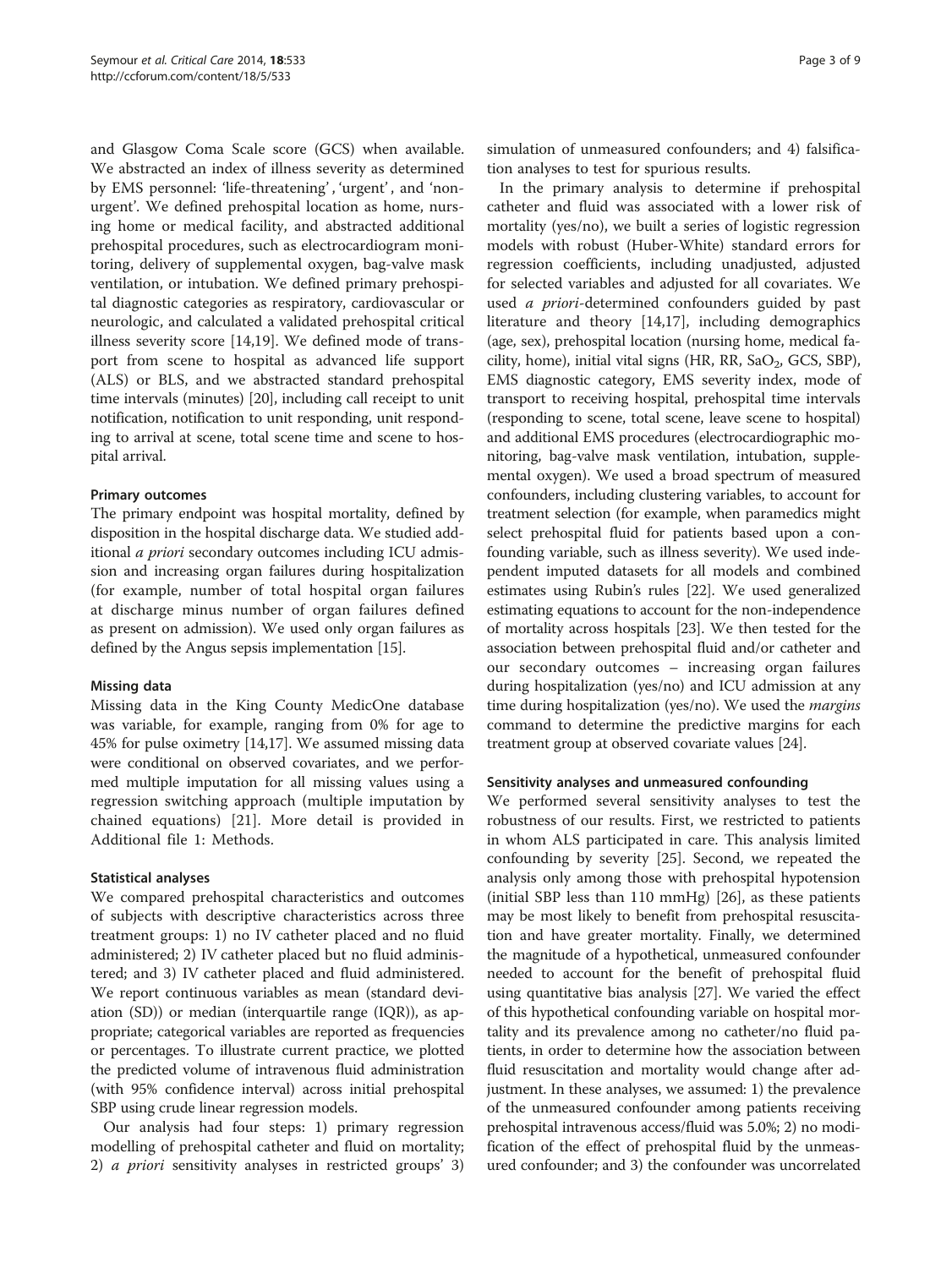with other variables in the model. This approach reveals how strong and common the unmeasured confounder must be to abrogate the potential treatment effect of prehospital catheter and fluid on hospital mortality.

# Falsification analyses

We used pre-specified falsification analyses to strengthen the validity of observational research and uncover spurious associations [\[28](#page-8-0)]. Our approach used two prevalent, nonsensical outcomes: 1) admission month is prime number; and 2) sum of age integers is even (that is, 24 year old  $=6$  = 'even'). We then re-ran our identical primary model on these two outcomes. Then, we replaced our prehospital fluid exposure with nonsensical exposures (for example, 'admission month is prime number' and 'age is even') and repeated our identical primary model with the outcome of hospital mortality. These models can help support the validity of the primary models, but are not intended to imply causality (14).

All analyses were performed with STATA 11.0 (Stata-Corp, College Station, TX, USA). All tests of significance used a two-sided  $P \leq 0.05$ .

# Results

# Baseline characteristics

A total of 45,394 eligible EMS encounters were transported to a hospital during the study period (Figure 1), of whom 1,350 were diagnosed with severe sepsis as present on admission. Less than one third received prehospital IV catheter and fluid  $(N = 312, 23%)$ , and fewer had a catheter alone (N =90, 7%). Most had no catheter placed or fluid administered (N =948, 70%). Severe sepsis patients receiving fluids were similar in age, sex and prehospital location compared to other groups (Table [1](#page-4-0)). However, severe sepsis patients administered prehospital fluids more frequently had prehospital hypotension, a lower GCS score and an assessment of 'life-threatening conditions' by EMS. Subjects who received fluid were

administered a median 500 mL (IQR: 200, 1000 mL) and greater volumes for more severe prehospital hypotension (Figure S1, Additional file [1\)](#page-7-0). Subjects receiving an IV catheter alone more often had a paramedic diagnosis of a respiratory condition and prehospital tachypnea. Overall, sicker subjects received prehospital catheter or fluids, as measured by mean prehospital critical illness scores, the proportion transported by ALS, and longer scene time (Table [1](#page-4-0)).

# Primary analysis

In unadjusted regression models (Table [2](#page-5-0)), we found that both prehospital catheter alone (OR =1.27, 95% CI: 0.71, 2.28) and prehospital catheter and fluid (OR =2.05, 95% CI: 1.72, 2.46) were associated with hospital mortality. Partial adjustment for demographics and selected physiologic variables attenuated this association (Table [2](#page-5-0)), and full adjustment uncovered that prehospital catheter and fluid (OR =0.46, 95% CI: 0.23, 0.88) and prehospital catheter alone (OR =0.31, 95% CI: 0.17, 0.57) were associated with a reduction in the odds of hospital mortality compared to no prehospital fluid and no catheter. After full adjustment, we also observed that prehospital catheter and fluid was associated with reduced odds of increasing organ failures during hospitalization (OR =0.58, 95% CI: 0.34, 0.98). The association of prehospital fluid and catheter with ICU admission did not reach statistical significance (OR =0.64, 95% CI: 0.37, 1.10). The predicted risk of hospital mortality and increasing organ failures from adjusted models are shown in Figure [2.](#page-5-0)

# Sensitivity analyses

Among subjects with prehospital hypotension (N =554), prehospital fluid and catheter (OR =0.26, 95% CI: 0.08, 0.86) was also associated with lower odds of hospital mortality (Figure [2\)](#page-5-0). When restricting to subjects cared for by ALS (N =549), prehospital fluid and catheter (OR =0.31, 95% CI: 0.15, 0.66) and catheter alone

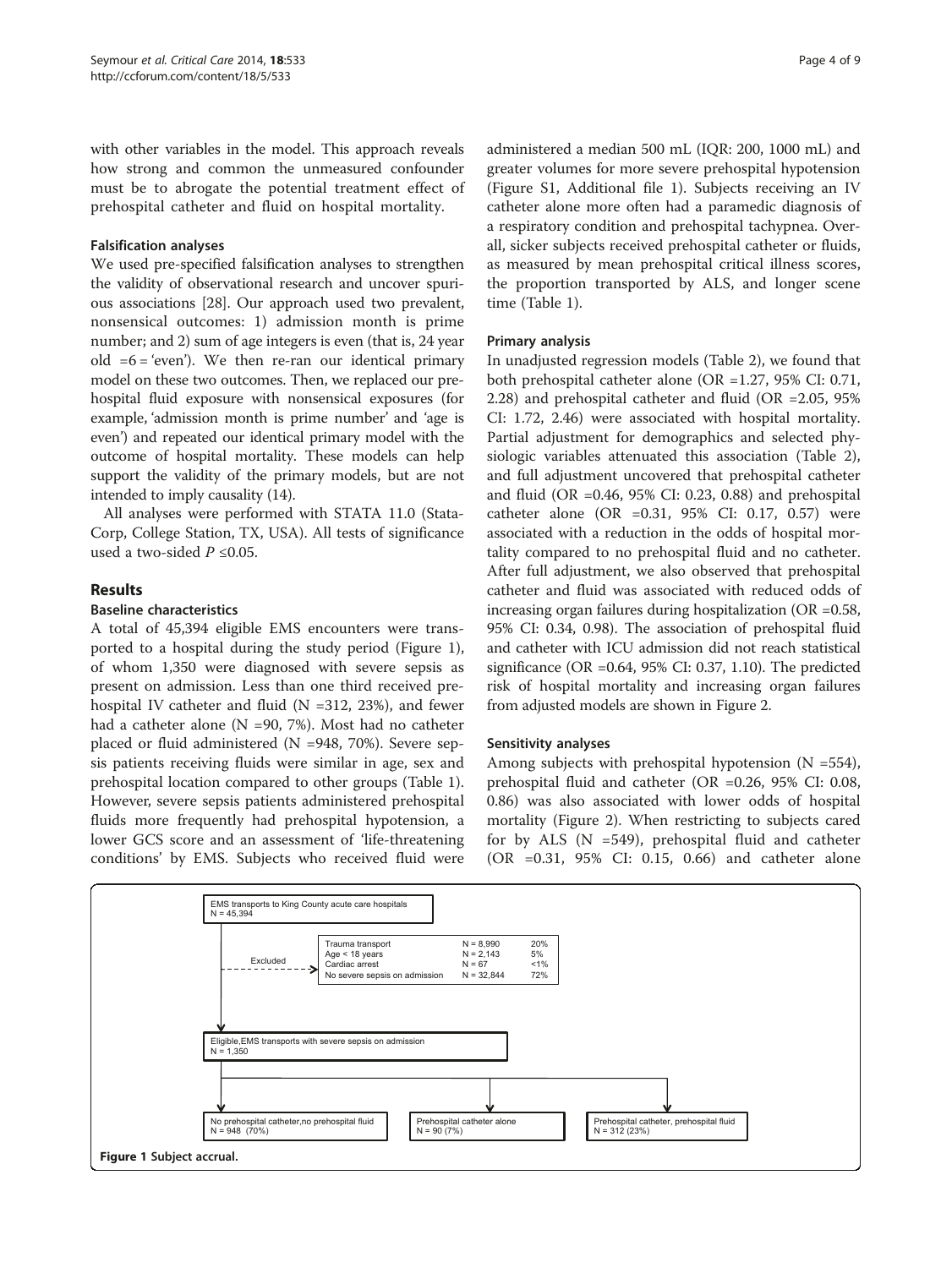<span id="page-4-0"></span>

| Table 1 Characteristics and outcomes of severe sepsis |
|-------------------------------------------------------|
| patients ( $N = 1,350$ ) across three groups          |

| patients (N = 1,350) across three groups               |                         |                   |                       |  |  |
|--------------------------------------------------------|-------------------------|-------------------|-----------------------|--|--|
| Variable                                               | No catheter<br>or fluid | Catheter<br>alone | Catheter<br>and fluid |  |  |
| Number (%)                                             | 948 (70)                | 90(7)             | 312 (23)              |  |  |
| Age, mean (SD) years                                   | 71 (15)                 | 73 (13)           | 68 (16)               |  |  |
| Male, number (%)                                       | 409 (43)                | 45 (51)           | 145 (47)              |  |  |
| Prehospital location, number (%)                       |                         |                   |                       |  |  |
| Nursing home                                           | 65 (7)                  | 4(4)              | 17(5)                 |  |  |
| Medical facility                                       | 143 (15)                | 16(18)            | 59 (19)               |  |  |
| Home                                                   | 676 (71)                | 67 (74)           | 212 (68)              |  |  |
| Paramedic diagnostic category,<br>number (%)           |                         |                   |                       |  |  |
| Cardiovascular                                         | 53 (5)                  | 23 (26)           | 65 (21)               |  |  |
| Respiratory                                            | 194 (20)                | 46 (51)           | 104 (33)              |  |  |
| Neurological                                           | 131 (14)                | 6(7)              | 29(9)                 |  |  |
| EMS severity index, number (%) <sup>a</sup>            |                         |                   |                       |  |  |
| Life-threatening                                       | 3(2)                    | 24 (27)           | 108 (35)              |  |  |
| Urgent                                                 | 49 (33)                 | 57 (64)           | 173 (56)              |  |  |
| Non-urgent                                             | 95 (64)                 | 8 (9)             | 30(10)                |  |  |
| Prehospital critical illness score,<br>mean (SD)       | 1.72(0.93)              | 3.1(0.89)         | 3.2 (0.90)            |  |  |
| Prehospital intervals, mean (SD)<br>minutes            |                         |                   |                       |  |  |
| Response to scene                                      | 6.3(3.2)                | 7.0 (4.3)         | 6.3(3.4)              |  |  |
| Arrived at scene to cleared<br>scene                   | 25.8 (11.3)             | 42.9<br>(18.6)    | 45.4<br>(18.8)        |  |  |
| Cleared scene to hospital                              | 14.0 (10.2)             | 9.2(4.2)          | 10.6(6.6)             |  |  |
| Prehospital vital signs                                |                         |                   |                       |  |  |
| Systolic blood pressure<br>$\leq$ 110 mmHg, number (%) | 288 (30)                | 15(16)            | 155 (50)              |  |  |
| Systolic blood pressure,<br>mmHg mean (SD)             | 124 (34)                | 147 (43)          | 117 (48)              |  |  |
| Respiratory rate, breaths per<br>min, mean (SD)        | 21(7)                   | 29 (11)           | 25 (12)               |  |  |
| Heart rate, beats per minute,<br>mean (SD)             | 93 (22)                 | 103(30)           | 103(31)               |  |  |
| Glasgow Coma Scale score,<br>mean (SD)                 | 13.6 (2.8)              | 12.4 (4.2)        | 11.1(4.5)             |  |  |
| Prehospital interventions,<br>number (%)               |                         |                   |                       |  |  |
| Intubation                                             | $1 (\leq 1)$            | 34 (38)           | 117 (38)              |  |  |
| Bag valve mask ventilation                             | 4(1)                    | 33 (37)           | 104 (33)              |  |  |
| EKG monitoring                                         | 147 (16)                | 88 (98)           | 307 (98)              |  |  |
| Supplemental oxygen                                    | 394 (42)                | 90 (100)          | 311 (100)             |  |  |
| Transport from scene, number (%)                       |                         |                   |                       |  |  |
| Advanced life support                                  | 30(3)                   | 83 (92)           | 262 (86)              |  |  |
| Basic life support                                     | 80 (9)                  | 0(0)              | 4(1)                  |  |  |
| Private ambulance                                      | 799 (88)                | 7 (8)             | 39 (13)               |  |  |
| Outcomes, number (%)                                   |                         |                   |                       |  |  |

Table 1 Characteristics and outcomes of severe sepsis patients (N =1,350) across three groups (Continued)

| Organ failures present,<br>mean (SD) | 1.4(0.9) |         | $1.8(1.2)$ $2.1(1.4)$ |
|--------------------------------------|----------|---------|-----------------------|
| ICU admission                        | 405 (43) | 64 (71) | 243 (78)              |
| Hospital mortality                   | 120(13)  | 14 (16) | 71 (23)               |

<sup>a</sup>EMS Severity index determined by first arriving EMS clinician, as part of routine assessment with vital signs. EKG, electrocardiogram; EMS, emergency medical services; ICU, intensive care unit; IQR, interquartile range; SD, standard deviation.

(OR =0.24, 95% CI: 0.14, 0.39) similarly reduced the odds of hospital mortality. In quantitative bias analysis (Table [3](#page-6-0)), we observed that a hypothetical confounder must be at least four times as prevalent among those without catheter or fluid (compared to those who received both), and the odds of hospital mortality among subjects with the confounder must be more than 2.0 for the adjusted risk of mortality to appear equivalent between patients who received prehospital fluid versus no catheter or fluid.

Finally, we performed multiple pre-specified falsification analyses (Table [4\)](#page-6-0). These revealed that our model structure and exposures did not uncover erroneous associations with nonsensical outcomes such as 'admission month is a prime number' (OR =0.93, 95% CI: 0.60, 1.45). We similarly found no association in our models between nonsensical exposures and hospital mortality.

# **Discussion**

In this population-based, observational cohort study of prehospital medical patients admitted with severe sepsis, we found that prehospital fluid administration is associated with a reduced odds of hospital mortality compared to no prehospital fluid, after multivariable adjustment. Similar to prior studies [\[17\]](#page-8-0), the placement of a prehospital intravenous catheter alone was also associated with a reduction in the odds of hospital mortality. These results were robust to several sensitivity analyses that restricted the cohort, simulated the effect of various unmeasured confounders and tested a priori falsification endpoints.

Extending prior work in the ED  $[1,4]$  $[1,4]$ , we found an association between prehospital fluid administration and patient outcomes in sepsis. This is consistent with prior hypothesis-generating data (without adjustment for treatment selection) that suggest prehospital fluid in sepsis may reduce time to goal mean arterial pressure after hospital arrival [[18](#page-8-0)]. One mechanism for the treatment effect could be direct improvement in organ perfusion as average fluid volumes were 500 mL; our subgroup analysis among patients with prehospital hypotension supports this hypothesis, yet we could not assess relative changes in hemodynamic parameters after ED arrival. Notably, patients receiving prehospital fluids had reduced odds of developing new organ failures during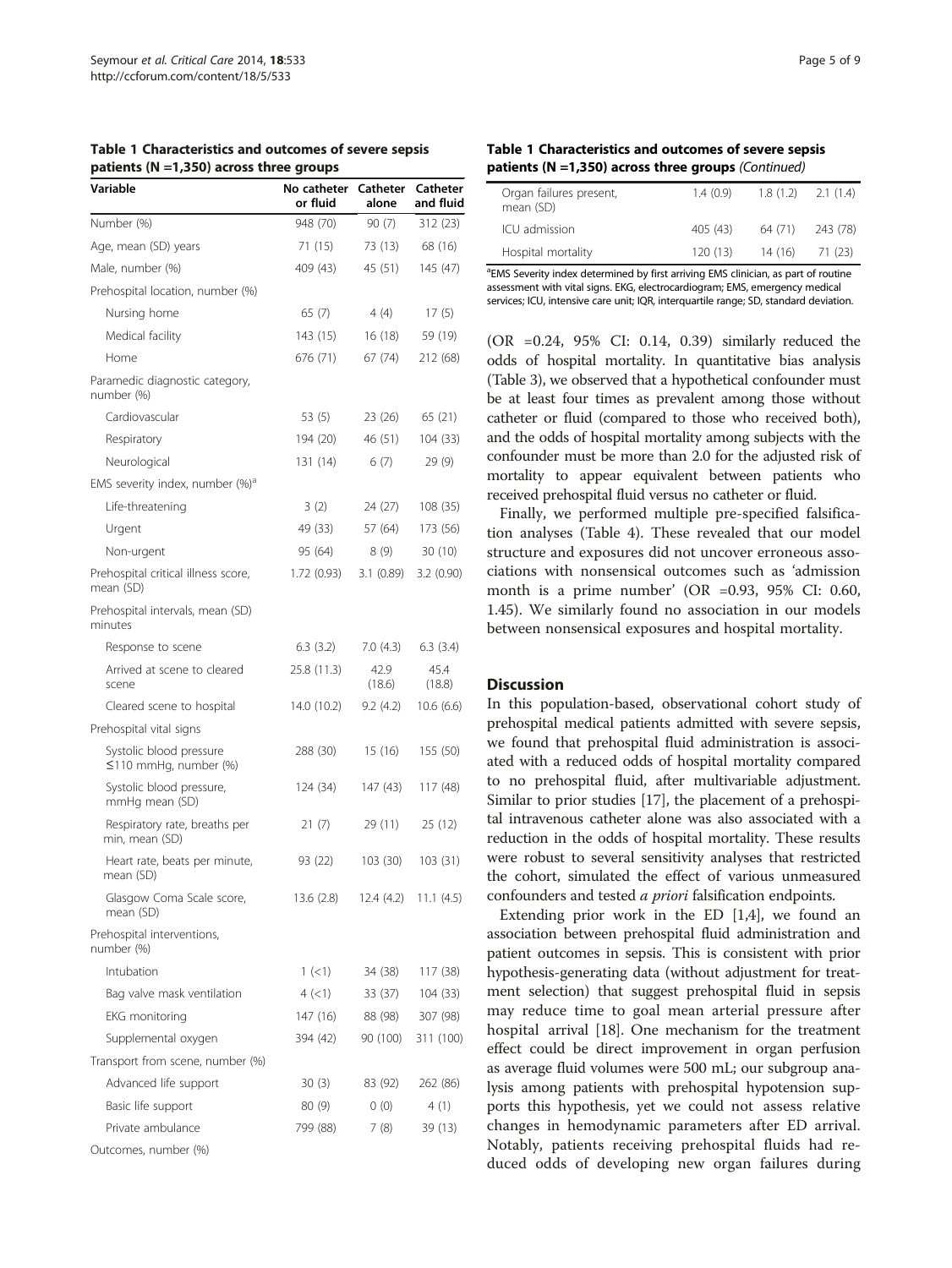| Number (%) with outcome                             |                                      |                                             |                                     |                                           |                                                           |                                                               |
|-----------------------------------------------------|--------------------------------------|---------------------------------------------|-------------------------------------|-------------------------------------------|-----------------------------------------------------------|---------------------------------------------------------------|
| Model                                               | All<br>patients<br>$(Number = 1350)$ | No catheter<br>or fluid<br>$(Number = 948)$ | Catheter<br>only<br>$(Number = 90)$ | Catheter<br>and fluid<br>$(Number = 312)$ | Odds ratio<br>(95% CI) for<br>catheter alone <sup>a</sup> | Odds ratio<br>(95% CI) for<br>catheter and fluid <sup>a</sup> |
| Hospital mortality number (%)                       |                                      |                                             |                                     |                                           |                                                           |                                                               |
| Unadjusted                                          | 205 (15)                             | 120(13)                                     | 14(16)                              | 71(23)                                    | 1.27 (0.71, 2.28)                                         | 2.05 (1.72, 2.46)                                             |
| Adjusted for select variables <sup>b</sup>          |                                      |                                             |                                     |                                           | 0.98(0.51, 1.86)                                          | 1.26(0.98, 1.63)                                              |
| Adjusted for all covariates <sup>c</sup>            |                                      |                                             |                                     |                                           | $0.31$ $(0.17, 0.57)$                                     | $0.46$ $(0.23, 0.88)$                                         |
| Increasing organ failures<br>during hospitalization |                                      |                                             |                                     |                                           |                                                           |                                                               |
| Unadjusted                                          | 485 (36)                             | 265 (28)                                    | 47 (52)                             | 173 (55)                                  | 2.72 (1.90, 3.90)                                         | 3.05 (2.67, 3.49)                                             |
| Adjusted for select variables <sup>b</sup>          |                                      |                                             |                                     |                                           | 1.34 (0.49, 3.67)                                         | $1.66$ (0.87, 3.17)                                           |
| Adjusted for all covariates <sup>c</sup>            |                                      |                                             |                                     |                                           | 0.43(0.21, 0.90)                                          | 0.58(0.34, 0.98)                                              |
| ICU admission                                       |                                      |                                             |                                     |                                           |                                                           |                                                               |
| Unadjusted                                          | 712 (53)                             | 405 (42)                                    | 64 (71)                             | 243 (78)                                  | 3.35 (2.03, 5.58)                                         | 4.50 (3.63, 5.59)                                             |
| Adjusted for select variables <sup>b</sup>          |                                      |                                             |                                     |                                           | 1.81(1.03, 3.17)                                          | 4.50 (3.63, 5.59)                                             |
| Adjusted for all covariates <sup>c</sup>            |                                      |                                             |                                     |                                           | 0.41(0.24, 0.70)                                          | $0.64$ $(0.37, 1.10)$                                         |

# <span id="page-5-0"></span>Table 2 Odds ratio (95% CI) for hospital mortality across treatment groups derived from unadjusted, partial and fully adjusted logistic regression models

<sup>a</sup>Compared to referent group: no intravenous catheter or fluid; <sup>b</sup>partial adjustment variables include age, gender, and initial prehospital heart rate, respiratory rate, Glasgow Coma Scale score, pulse oximetry, systolic blood pleasure; <sup>c</sup>full adjustment includes partial adjustment variables, transport mode from scene, total scene time, transport time to hospital, prehospital procedures (for example, intubation, EKG monitoring, supplemental oxygen, bag-valve mask ventilation), EMS disease category (for example, cardiac, neurologic, respiratory), EMS call urgency (for example, life threatening, urgent, non-urgent). All estimates used imputed data after Rubin's rules, including generalized estimating equations to account for within hospital clustering. Models shown for primary and secondary outcomes. CI, confidence interval; EKG, electrocardiogram; EMS, emergency medical services.

hospitalization compared to those without prehospital fluid administration.

In addition, prehospital patients with severe sepsis who received intravenous access alone were also found to have lower odds of hospital mortality. This treatment effect may result from faster triage and initiation of care in the ED. Others report that arrival by EMS reduces time to

antibiotics and fluids in the ED compared to sepsis patients who arrive by non-EMS [\[9](#page-8-0)]. A similar priming of the ED to deliver faster care is seen in EMS patients with suspected ST-elevation myocardial infarction or stroke [[10,29](#page-8-0)]. It is also possible that the association of prehospital fluid or catheter with mortality could be an artefact of unmeasured factors, such as paramedic judgment and



increasing organ failures during hospitalization (empty bars, N =1,350). Bars represent estimates at observed covariates values for each exposure group: no intravenous access or catheter versus intravenous catheter alone versus intravenous catheter and fluid; error bars represent 95% confidence intervals.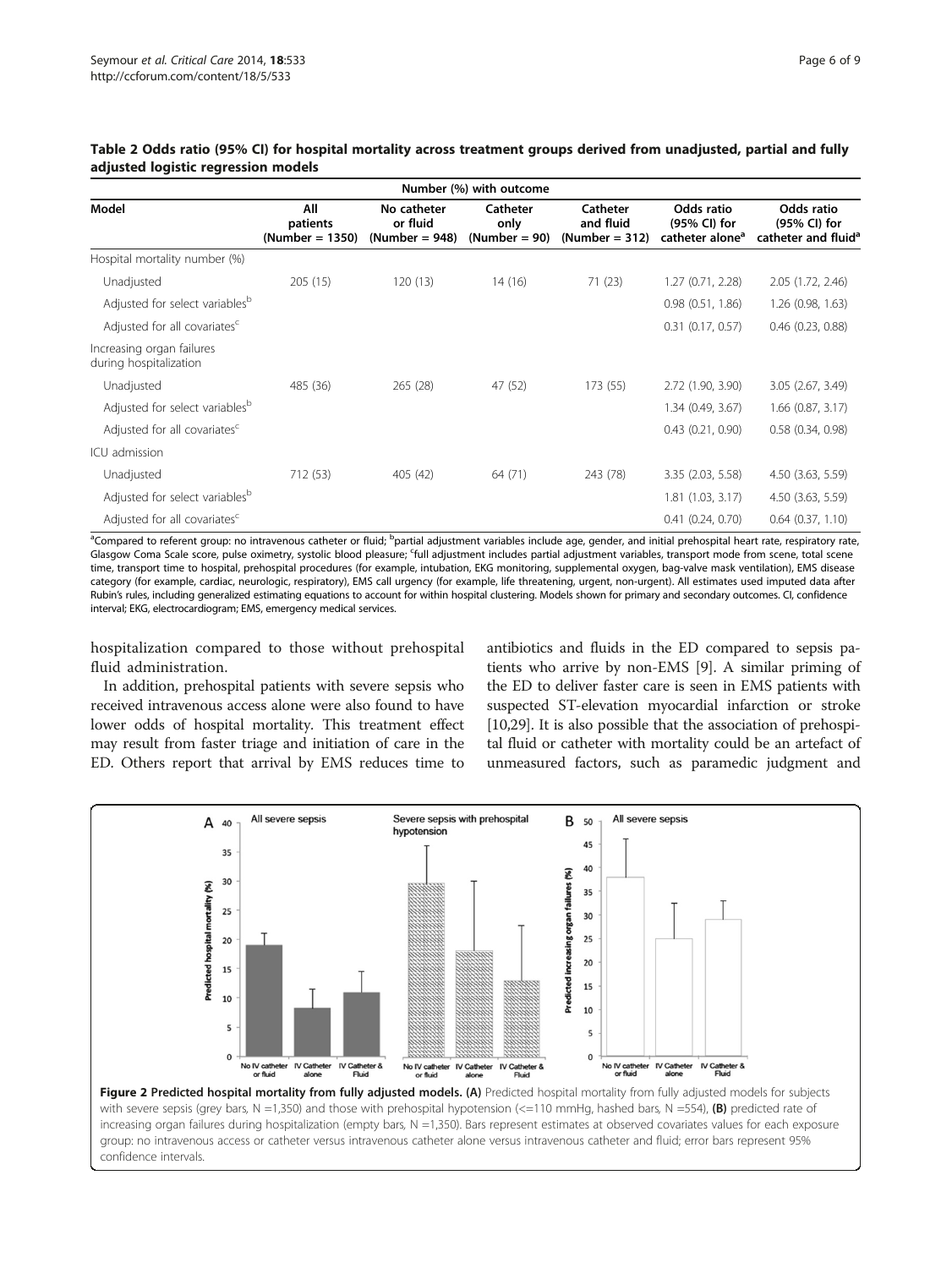<span id="page-6-0"></span>Table 3 Quantitative bias analysis illustrating the odds of mortality under varying assumptions

| Odds ratio of                        | Prevalence of unmeasured confounder among patients not receiving prehospital catheter or fluid |                  |                  |                  |  |  |
|--------------------------------------|------------------------------------------------------------------------------------------------|------------------|------------------|------------------|--|--|
| hypothetical confounder <sup>a</sup> | 0.075                                                                                          | 0.1              | 0.2              | 0.3              |  |  |
| 1.25                                 | 0.46(0.23,0.88)                                                                                | 0.46(0.23, 0.89) | 0.47(0.24, 0.92) | 0.48(0.24, 0.94) |  |  |
| 1.50                                 | $0.46$ $(0.23, 0.89)$                                                                          | 0.46(0.23, 0.90) | 0.48(0.24, 0.95) | 0.50(0.26, 0.99) |  |  |
| 1.75                                 | $0.46$ $(0.23, 0.90)$                                                                          | 0.47(0.64, 0.92) | 0.50(0.25, 0.98) | 0.53(0.27, 1.04) |  |  |
| 2.00                                 | 0.46(0.23, 0.90)                                                                               | 0.47(0.24, 0.93) | 0.51(0.26, 1.01) | 0.56(0.28, 1.09) |  |  |
| 2.25                                 | 0.46(0.24, 0.91)                                                                               | 0.48(0.24, 0.94) | 0.53(0.27, 1.04) | 0.58(0.30, 1.14) |  |  |
| 2.50                                 | 0.47(0.24, 0.91)                                                                               | 0.48(0.24, 0.95) | 0.54(0.28, 1.07) | 0.61(0.31, 1.19) |  |  |

<sup>a</sup>Assumptions: 1) prevalence of unmeasured confounder among patients receiving prehospital fluid = 0.05; 2) no modification of the effect of prehospital fluid by the unmeasured confounder; 3) confounder uncorrelated with other variables in the model. The upper most left-hand corner is the observed odds ratio and bolded cells are conditions in which the observed odds ratio is no longer significant.

skill. Survey data suggest that paramedics' knowledge and awareness of sepsis is widely variable [[30](#page-8-0)].

These data have important methodological and research implications. First, large treatment effects uncovered in observational studies may not always be confirmed in subsequent randomized trials [\[31\]](#page-8-0). Despite multiple steps to account for biases in our design, a randomized experimental design would better elicit the true causal relationship between prehospital fluids, intravenous access and outcomes in sepsis. Such a step led to important findings about prehospital resuscitation in traumatic shock [[13](#page-8-0)], but faces regulatory, ethical and logistical barriers. Our data are also not robust enough to understand how the dose of prehospital fluid changes outcomes, nor the choice of fluid or chloride content [\[32\]](#page-8-0). Finally, the ideal rate of infusion and potential for later complications including pulmonary edema or need for renal replacement therapy are key next targets for future study [[11,32](#page-8-0)].

For clinicians, the findings do not mandate that EMS begin aggressively resuscitating septic patients. Rather, the data suggest that the prehospital phase of care may be the target of future intervention trials in sepsis; such trials would be improved if there were consistent operational criteria to identifying sepsis cases. Given the variable knowledge and awareness of sepsis among emergency care providers [[30](#page-8-0)], clinicians should be urged to focus on sepsis education, developing protocolized alerts, decision aids, or coordinating recognition of sepsis across EMS, the ED, and the ICU. Because sepsis awareness is so poor among the general public [[33](#page-8-0)], the burden is on frontline providers to suspect sepsis.

Out findings should be interpreted in the context of several potential limitations. First, our study did not randomly assign patients to specific prehospital resuscitation interventions. Thus, our results may be biased from a variety of measured and unmeasured confounders, such as the clinical acumen or skill of EMS with sepsis care. We determined through bias analysis that unmeasured confounders must be highly different between groups and strongly associated with hospital mortality for our findings to be rejected. We did not use propensity scores as they suffer the same limitations from unmeasured confounding, while instrumental variable analysis was considered but rejected due to the absence of a suitable instrument. We also acknowledge that different discharge practices across hospitals could bias the primary outcome of hospital mortality [[34](#page-8-0)] and, thus, included hospital level clustering in our models. Fixed time point mortality at

| "Table 4 Falsification analyses with identical model structure and adjustment variables as primary model |  |  |  |  |
|----------------------------------------------------------------------------------------------------------|--|--|--|--|
|                                                                                                          |  |  |  |  |

| Pre-specified falsification analyses                                    | Odds ratio (95% CI) for catheter alone | Odds ratio (95% CI) for catheter and fluid |  |  |
|-------------------------------------------------------------------------|----------------------------------------|--------------------------------------------|--|--|
| Nonsensical outcomes with identical<br>exposures and model <sup>b</sup> |                                        |                                            |  |  |
| Sum of age integers is an even number                                   | 0.75(0.51, 1.10)                       | 1.02 (0.82, 1.29)                          |  |  |
| Admission month is a prime number                                       | 1.11 (0.76, 1.60)                      | $0.93$ $(0.60, 1.45)$                      |  |  |
| Nonsensical exposures with identical<br>model and outcome <sup>a</sup>  |                                        | Odds ratio (95% CI)                        |  |  |
| Age is even number                                                      |                                        | $0.92$ (0.66, 1.27)                        |  |  |
| Admission month is a prime number                                       |                                        | 0.90(0.67, 1.20)                           |  |  |
|                                                                         |                                        |                                            |  |  |

<sup>a</sup>ldentical models as above except intravenous catheter and fluid indicator variables removed and replaced with non-sensical exposures; <sup>b</sup>all estimates use imputed data after Rubin's rules, including generalized estimating equations to account for within hospital clustering. Referent category for odds ratios in nonsensical outcomes analysis was patients who received no catheter and no fluid. We tested both nonsensical outcomes and nonsensical exposures in separate analyses. CI, confidence interval.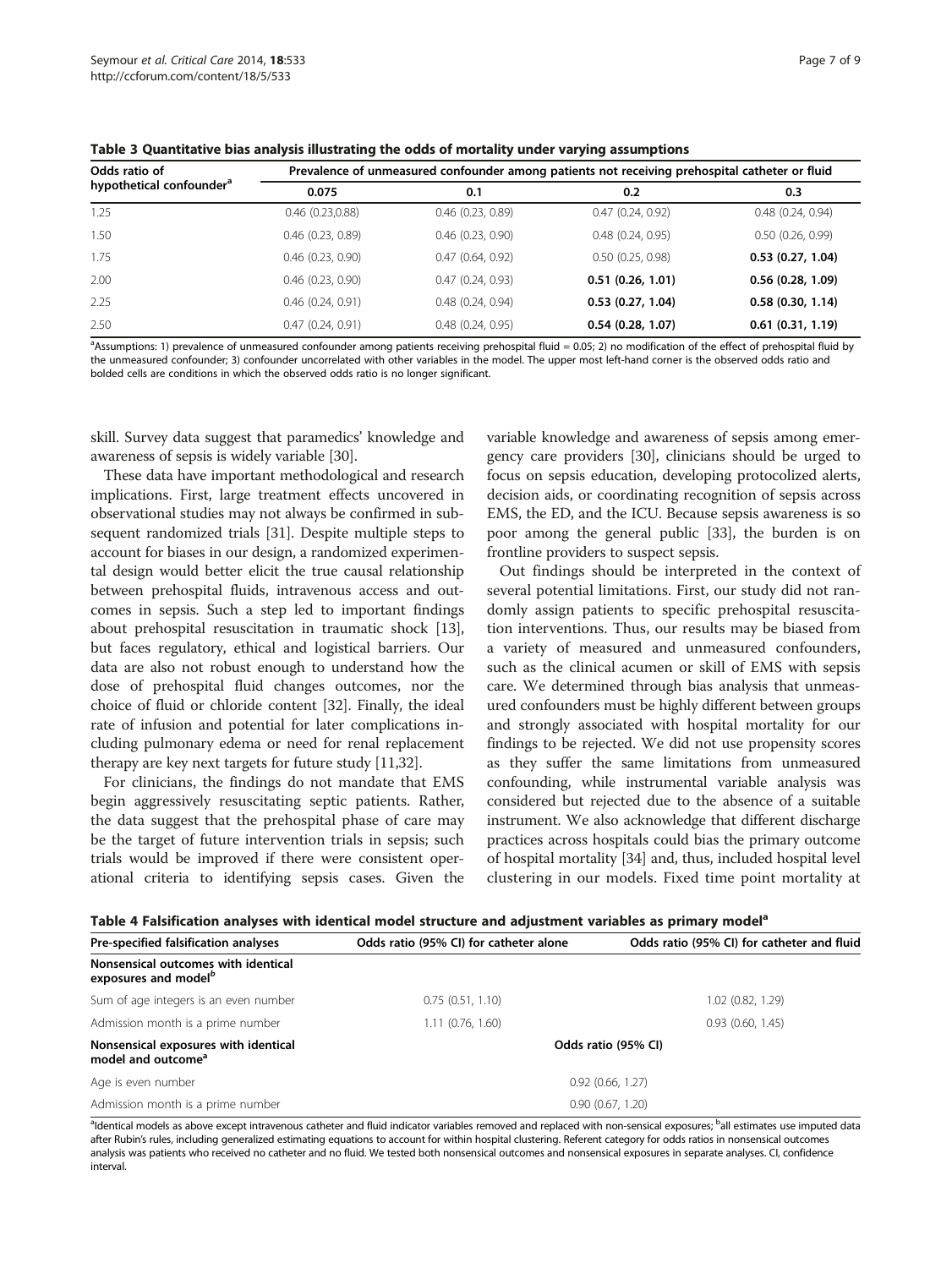<span id="page-7-0"></span>90-days may be a more patient-centered outcome for future studies of prehospital resuscitation [[35](#page-8-0)]. Because we identified severe sepsis cases on admission, we may have excluded some if prehospital fluid fully treated organ failure prior to ED arrival. Such misclassification would likely bias towards the null if these patients were included, as reduced organ failures are in the causal pathway of the proposed treatment benefit. We used administrative data for case finding, but chose the most valid ICD-9-CM algorithm for severe sepsis [[15\]](#page-8-0). Although unsuccessful prehospital catheter placement is uncommon [[36](#page-8-0)], we could not measure whether EMS intended to resuscitate but were unable. Our data also derive from a US EMS agency without specific sepsis protocols and instead uses online medical control, and so may not generalize to other EMS systems where physicians participate directly in care, transport times are different, or where prehospital sepsis protocols exist. Finally, data unavailable on the care delivered in the ED could help uncover potentially causal pathways for the associations we observed.

# **Conclusions**

In summary, we observed that prehospital fluid administration and intravenous catheter placement were associated with decreased odds of hospital mortality in medical patients with severe sepsis. Given the adverse consequences of time delays in sepsis, these data suggest that the prehospital phase of care may be an important opportunity for early resuscitation.

# Key messages

- Prehospital fluid administration and intravenous access were uncommon among EMS patients hospitalized with community severe sepsis
- Mean prehospital fluid administration in severe sepsis was 500 mL
- Placement of intravenous access and administration of fluid was associated with a significant reduction in the odds of hospital mortality compared to no fluid or intravenous access among severe sepsis patients
- The prehospital phase of care may be an important opportunity to test early fluid administration strategies in severe sepsis

# Additional file

[Additional file 1:](http://ccforum.com/content/supplementary/s13054-014-0533-x-s1.docx) Methods. Description of multiple imputation methods. Figure S1. Predicted volume of intravenous fluid across range of prehospital systolic blood pressure.

#### **Abbreviations**

ALS: advanced life support; CHARS: comprehensive hospital abstract reporting system; CI: confidence interval; ED: emergency department; EMS: emergency medical services; GCS: Glasgow Coma Scale; HR: heart rate; ICU: intensive care unit; IQR: interquartile range; IV: intravenous; RR: respiratory rate; SBP: systolic blood pressure; SD: standard deviation.

#### Competing interests

Dr. Seymour provides consultation to Beckman Coulter on sepsis biomarkers (<\$5,000). The other authors declare they have no competing interests.

#### Authors' contributions

CWS: Designed the study, acquired data, delineated the hypothesis, analyzed the data, drafted and revised the manuscript. CRC: Involved in conception, design of the study, data analysis, hypothesis delineation, substantial revision of manuscript. SRH: Involved in conception, design of the study, substantial revision of manuscript. TDR: Involved in conception, acquisition of the data, substantial revision of manuscript. DMY: Involved in conception, design of the study, substantial revision of manuscript. JAS: Involved in conception, design of the study, substantial revision of manuscript. DCA: Involved in conception, design of the study, substantial revision of manuscript. CWC: Involved in conception, design of the study, substantial revision of manuscript. CMG: Involved in conception, design of the study, substantial revision of manuscript. All authors read and approved the final manuscript.

#### Acknowledgments

We would like to acknowledge the assistance of Mr. William O'Brien for linking data between EMS records and hospital discharge data. This work was supported by a grant from the American Heart Association (Seymour, 11CRP5050017). Dr. Seymour is also supported in part by a grant from the National Institutes of Health (1K23GM104022-01). These funding sources had no role in the design and conduct of the study; collection, management, analysis, and interpretation of the data; and preparation, review, decision to submit, or approval of the manuscript.

#### Author details

<sup>1</sup>Departments of Critical Care Medicine and Emergency Medicine, University of Pittsburgh School of Medicine, 3550 Terrace Street, 15261 Pittsburgh, PA, USA. <sup>2</sup>Clinical Research, Investigation, and Systems Modeling of Acute Illness (CRISMA) Center, 3550 Terrace Street, 15261 Pittsburgh, PA, USA. <sup>3</sup>Division of Pulmonary and Critical Care Medicine, University of Michigan, Ann Arbor, MI, USA. <sup>4</sup>Center for Healthcare Outcomes & Policy, University of Michigan, Ann Arbor, MI, USA. <sup>5</sup>Department of Epidemiology, University of Washington School of Public Health, Seattle, WA, USA. <sup>6</sup>Saint Luke's Mid America Heart Institute, University of Missouri-Kansas City School of Medicine, Kansas City, USA. <sup>7</sup>Department of Emergency Medicine, University of Pittsburgh School of Medicine, Pittsburgh, PA, USA. <sup>8</sup>King County MedicOne, King County Emergency Medical Services, Seattle, WA, USA. <sup>9</sup>Department of Medicine, Division of General Internal Medicine, University of Washington School of Medicine, Seattle, WA, USA. <sup>10</sup>Department of Critical Care Medicine, University of Pittsburgh School of Medicine, Pittsburgh, PA, USA.

#### Received: 25 June 2014 Accepted: 4 September 2014 Published online: 27 September 2014

#### References

- 1. Rivers E, Nguyen B, Havstad S, Ressler J, Muzzin A, Knoblich B, Peterson E, Tomlanovich M: Early goal-directed therapy in the treatment of severe sepsis and septic shock. N Engl J Med 2001, 345:1368–1377.
- 2. Jones AE, Shapiro NI, Trzeciak S, Arnold RC, Claremont HA, Kline JA: Lactate clearance vs central venous oxygen saturation as goals of early sepsis therapy: a randomized clinical trial. JAMA 2010, 303:739–746.
- 3. Lilly CM: The ProCESS trial a new era of sepsis management. N Engl J Med 2014, 370:1750–1751.
- 4. Yealy DM, Kellum JA, Huang DT, Barnato AE, Weissfeld LA, Pike F, Terndrup T, Wang HE, Hou PC, LoVecchio F, Filbin MR, Shapiro NI, Angus DC: A randomized trial of protocol-based care for early septic shock. N Engl J Med 2014, 370:1683–1693.
- 5. Huang DT, Angus DC, Barnato A, Gunn SR, Kellum JA, Stapleton DK, Weissfeld LA, Yealy DM, Peake SL, Delaney A, Bellomo R, Cameron P, Higgins A, Holdgate A, Howe B, Webb SA, Williams P, Osborn TM,